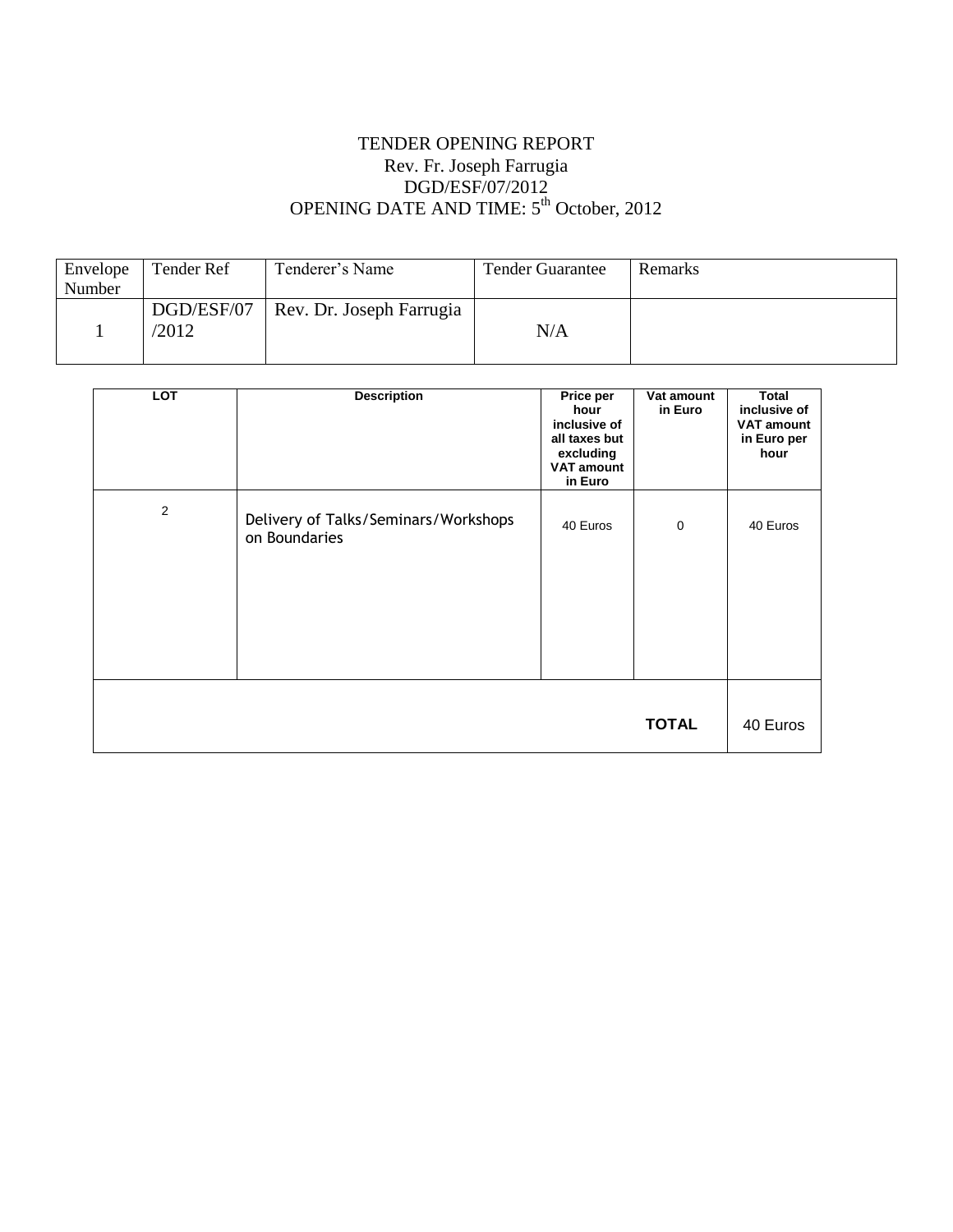## TENDER OPENING REPORT Matthew Bartolo DGD/ESF/07/2012 OPENING DATE AND TIME: 5<sup>th</sup> October, 2012

| Envelope | Tender Ref | Tenderer's Name        | <b>Tender Guarantee</b> | <b>Remarks</b> |
|----------|------------|------------------------|-------------------------|----------------|
| Number   |            |                        |                         |                |
|          | DGD/ESF/07 | <b>Matthew Bartolo</b> |                         |                |
|          | /2012      |                        | N/A                     |                |
|          |            |                        |                         |                |

| <b>LOT</b> | <b>Description</b>                                              | Price per<br>hour<br>inclusive of<br>all taxes but<br>excluding<br><b>VAT amount</b><br>in Euro | Vat amount<br>in Euro | Total<br>inclusive of<br><b>VAT amount</b><br>in Euro per<br>hour |
|------------|-----------------------------------------------------------------|-------------------------------------------------------------------------------------------------|-----------------------|-------------------------------------------------------------------|
|            | Delivery of Talks/Seminars/Workshops<br>on Transition           | 28 Euros                                                                                        | 0                     | 28 Euros                                                          |
| 5          | Delivery of<br>Talks/Seminars/Workshops on<br>The Value of Life |                                                                                                 |                       |                                                                   |
|            |                                                                 |                                                                                                 | <b>TOTAL</b>          | 28 Euros                                                          |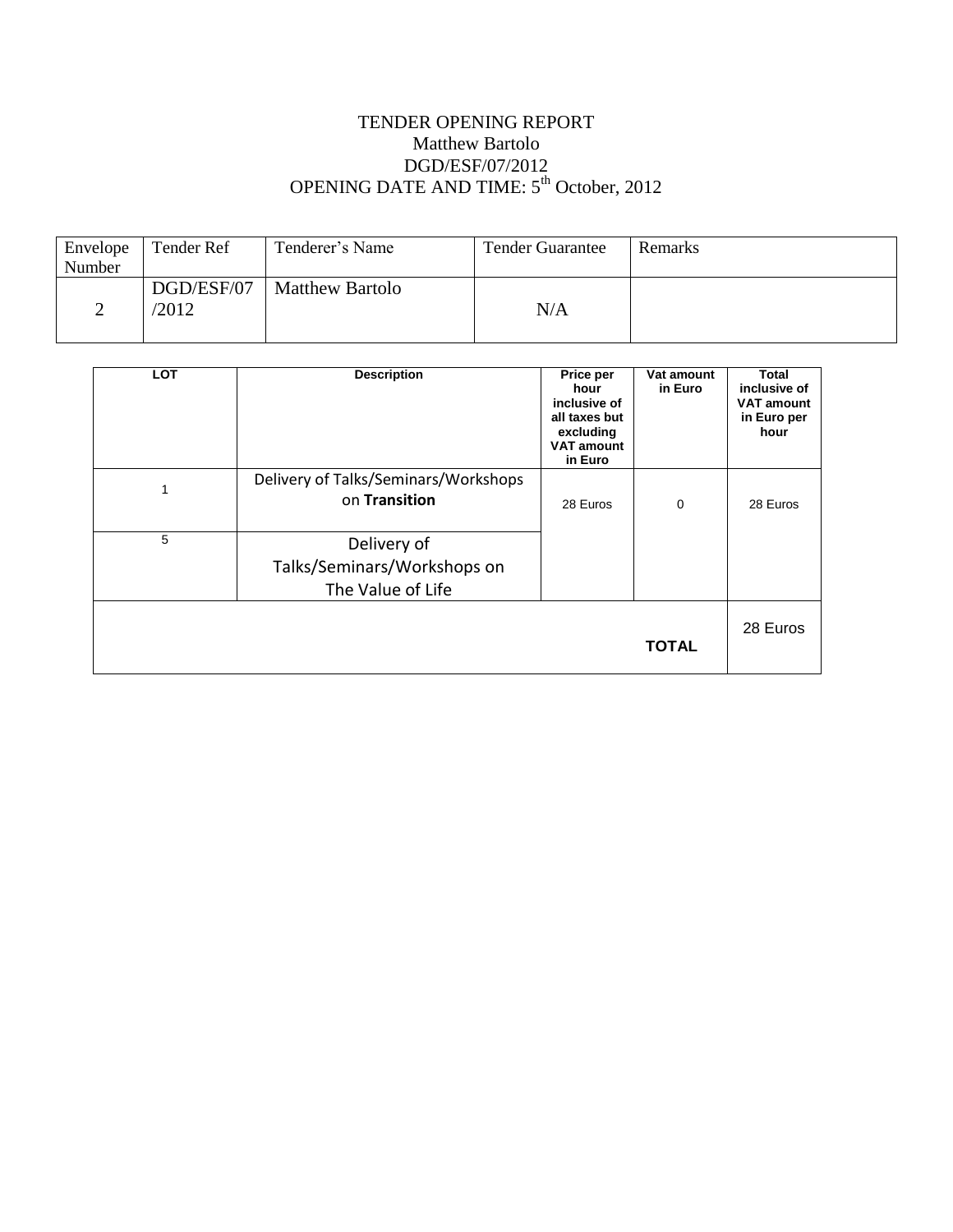# TENDER OPENING REPORT Joyce Cassar DGD/ESF/07/2012 OPENING DATE AND TIME: 5<sup>th</sup> October, 2012

| Envelope | Tender Ref | Tenderer's Name     | <b>Tender Guarantee</b> | <b>Remarks</b> |
|----------|------------|---------------------|-------------------------|----------------|
| Number   |            |                     |                         |                |
|          | DGD/ESF/07 | <b>Joyce Cassar</b> |                         |                |
|          | '2012      |                     | N/A                     |                |
|          |            |                     |                         |                |

| <b>LOT</b> | <b>Description</b>                                    | Price per<br>hour<br>inclusive of<br>all taxes but<br>excluding<br><b>VAT amount</b><br>in Euro | Vat amount<br>in Euro | Total<br>inclusive of<br><b>VAT amount</b><br>in Euro per<br>hour |
|------------|-------------------------------------------------------|-------------------------------------------------------------------------------------------------|-----------------------|-------------------------------------------------------------------|
| 4          | Delivery of Talks/Seminars/Workshops<br>on Transition | 45 Euros                                                                                        | $\mathbf 0$           | 45 Euros                                                          |
|            |                                                       |                                                                                                 | <b>TOTAL</b>          | 45 Euros                                                          |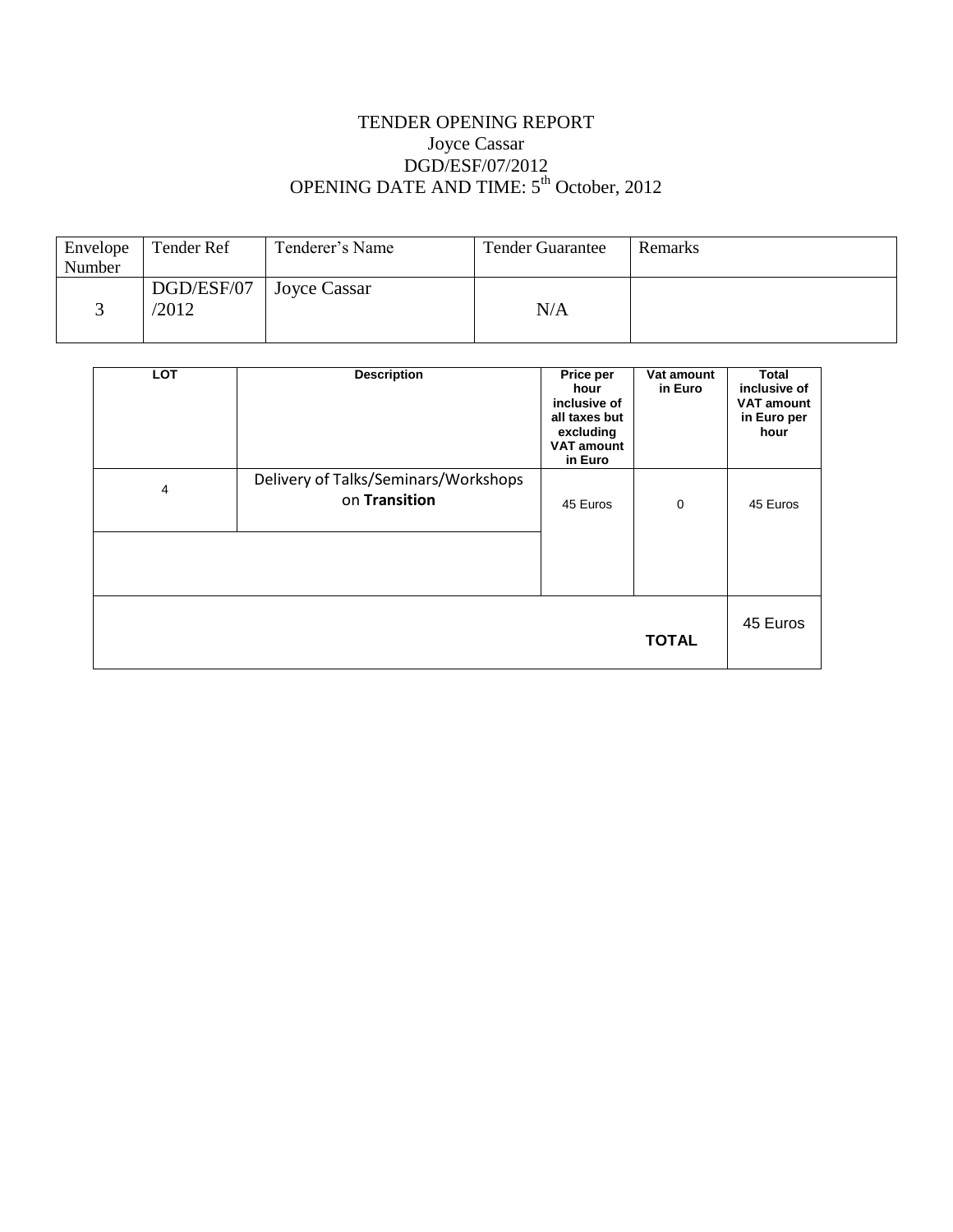# TENDER OPENING REPORT Audrey Agius and Carmen Delicata DGD/ESF/07/2012 OPENING DATE AND TIME: 5<sup>th</sup> October, 2012

| Envelope | Tender Ref | Tenderer's Name  | <b>Tender Guarantee</b> | Remarks |
|----------|------------|------------------|-------------------------|---------|
| Number   |            |                  |                         |         |
|          | DGD/ESF/07 | Audrey Agius and |                         |         |
|          | '2012      | Carmen Delicata  | N/A                     |         |
|          |            |                  |                         |         |

| <b>LOT</b> | <b>Description</b>                                    | Price per<br>hour<br>inclusive of<br>all taxes but<br>excluding<br><b>VAT amount</b><br>in Euro | Vat amount<br>in Euro | Total<br>inclusive of<br><b>VAT amount</b><br>in Euro per<br>hour |
|------------|-------------------------------------------------------|-------------------------------------------------------------------------------------------------|-----------------------|-------------------------------------------------------------------|
|            | Delivery of Talks/Seminars/Workshops<br>on Transition | 55 Euros                                                                                        | 0                     | 55 Euros                                                          |
|            |                                                       |                                                                                                 | <b>TOTAL</b>          | 55 Euros                                                          |